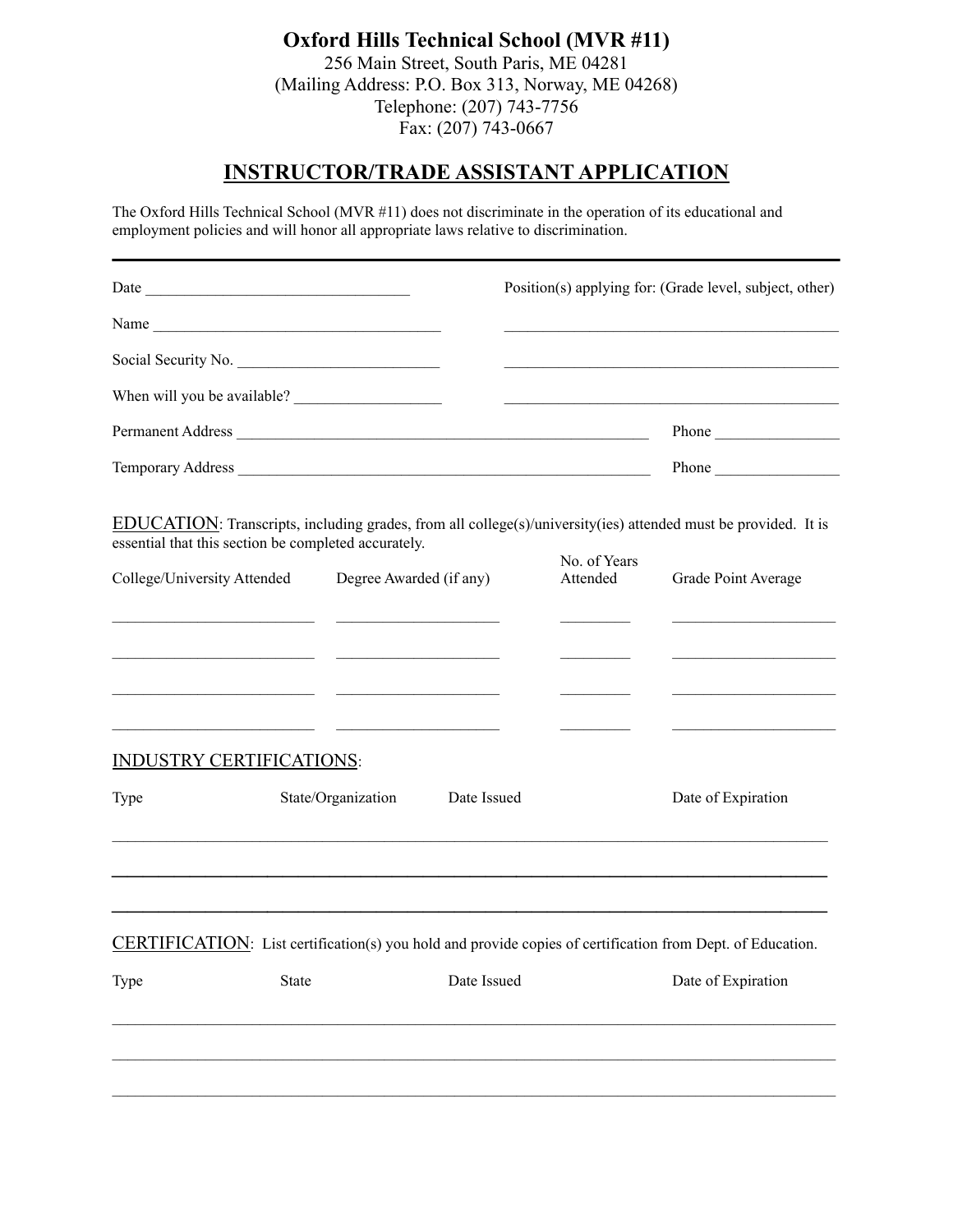### **APPLICATION FOR INSTRUCTOR/TRADE ASSISTANT POSITION PAGE 2**

If you hold a Maine certificate, please list areas certified in.

| NOTE: Candidates who do not hold Maine certification should direct an inquiry to the Maine Department |
|-------------------------------------------------------------------------------------------------------|
| of Education, Division of Certification and Placement, Augusta, Maine 04333.                          |

EXPERIENCE: A resume must be provided. In addition to educational background and work experience, include extra-curricular activities in which you have been involved. Please list below positions held, employer, and dates of employment for the past ten years. Please account for any gaps in employment on a separate page.

 $\mathcal{L}_\mathcal{L} = \mathcal{L}_\mathcal{L}$ 

| From (month/year) | To (month/year) | Position | Employer |
|-------------------|-----------------|----------|----------|
|                   |                 |          |          |
|                   |                 |          |          |
|                   |                 |          |          |
|                   |                 |          |          |
|                   |                 |          |          |

Number of years of teaching experience \_\_\_\_\_\_\_\_\_\_. On a separate sheet, please describe a specific class or class activity you planned and actually conducted which illustrates your philosophy of teaching and is the best example of your teaching skill. What evidence showed you that this class or activity was successful in terms of student motivation and achievement?

#### BACKGROUND:

| Yes | N <sub>0</sub>    |
|-----|-------------------|
|     | Yes No            |
|     | $Yes$ No $\_\_$   |
|     | $Yes$ No $\_\_$   |
|     | $Yes$ No $\_\_$   |
|     | $Yes \_\_No \_\_$ |
|     | $Yes$ No $\_\_$   |
|     | $Yes$ No          |
|     | Yes No            |
|     |                   |
|     |                   |

If you have answered YES to any of the previous questions, provide full details on an additional sheet including, with respect to court actions, the date, offense in question, and the address of the court involved. Conviction or other disposition of a crime is not necessarily an automatic bar to employment.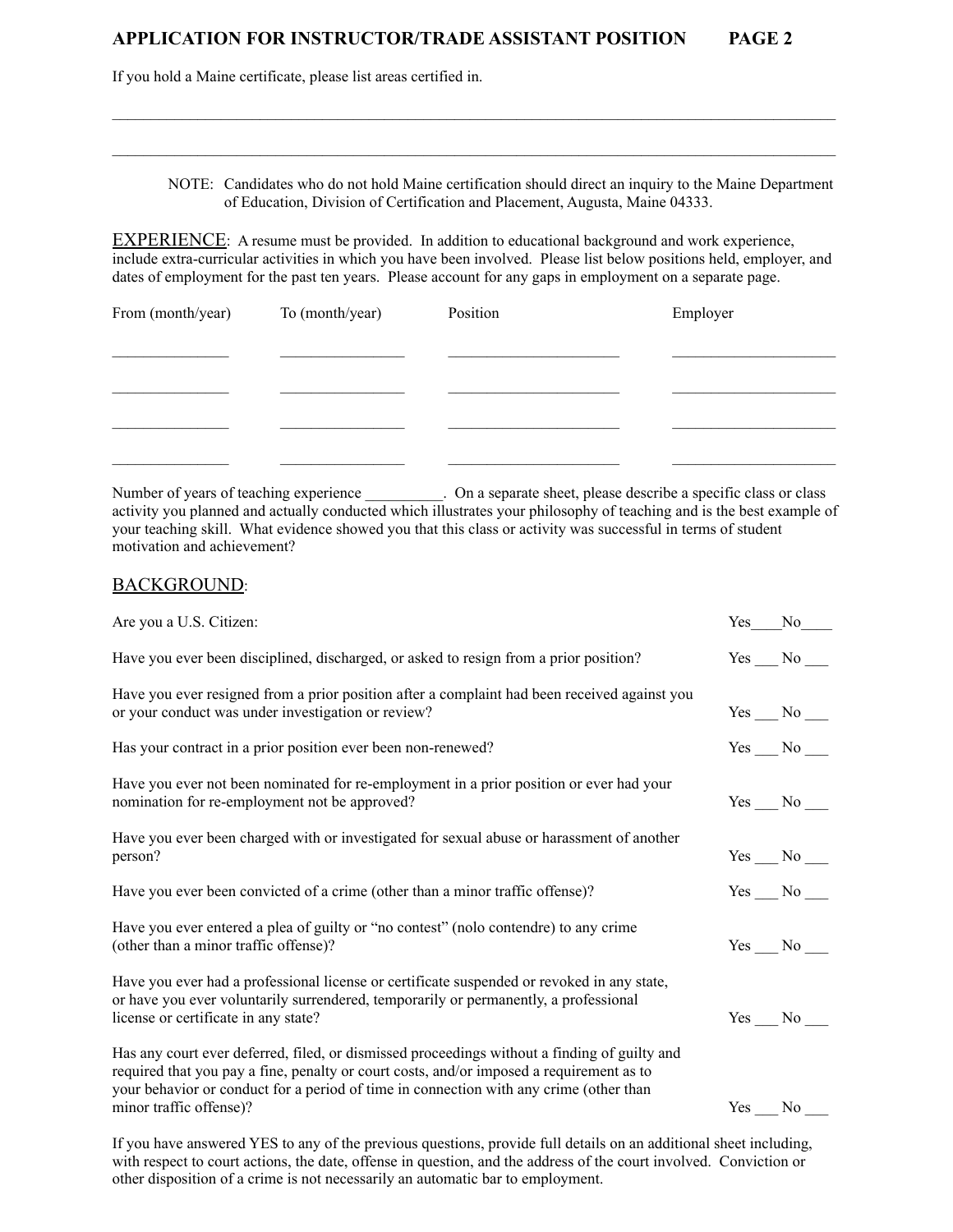#### **APPLICATION FOR INSTRUCTOR/TRADE ASSISTANT POSITION PAGE 3**

REFERENCES: List three, two of whom are most recent supervisors, who can comment on your ability and whom we may contact. In addition, please provide three letters of reference from persons who are not related to you (may be from references listed below).

| Name | Position | Address | Phone |
|------|----------|---------|-------|
|      |          |         |       |
|      |          |         |       |
|      |          |         |       |
|      |          |         |       |
|      |          |         |       |

My signature below constitutes authorization to check my employment history, including without limitation, criminal arrest and conviction record checks, reference checks, and release of investigatory information possessed by any state, local, or federal agency. I further authorize those persons, agencies, or entities that *Oxford Hills Technical School (MVR #11)* contacts in connection with my employment application to fully provide *Oxford Hills Technical School (MVR #11)* any information on the matters set forth above. I expressly waive in connection with any request for or provision of such information, any claims, including without limitation, defamation, emotional distress, invasion of privacy, or interference with contractual relations that I might otherwise have against *Oxford Hills Technical School (MVR #11)*, its agents and officials, or against any provider of such information. Confidentiality of application information will be maintained in accordance with Maine Statutes.

I understand that information submitted in and with this application may be disclosed to a screening and/or interviewing committee, which may include board members, administrators, other staff, and members of the community. I give my consent to this disclosure.

(Signature/Date)

APPLICATION FOR TEACHING POSITION CHECKLIST: The completed employment application cannot be evaluated unless all of the following materials have been provided:

\_\_\_\_ Application form fully completed

Copies of Transcript(s)

\_\_\_\_ Copy of Maine Certification(s)

Resume

Gaps in employment during the past ten years explained

\_\_\_\_ Illustration of your philosophy of teaching

\_\_\_\_ YES to any of the questions in the *Background* section explained

Three letters of reference

\_\_\_\_ Application signed

NOTE: All application materials become the property of *Oxford Hills Technical School (MVR #11)*. None will be returned. Providing any false or misleading information on this application or in the application or employment screening process shall be fully sufficient grounds to refuse to employ the applicant or, if the applicant has been employed, to immediately dismiss the applicant/employee.